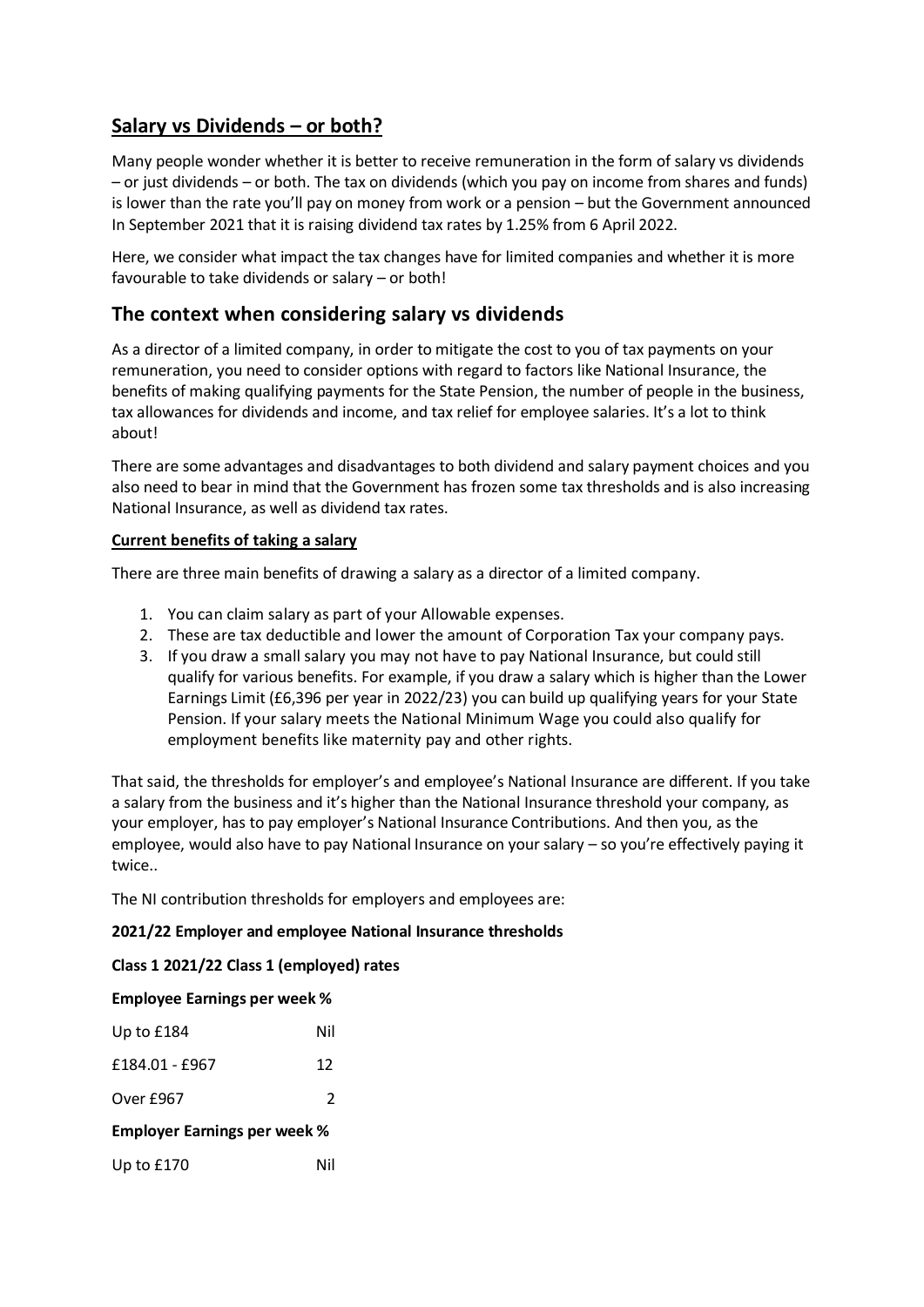# Over £170 13.8 2

*Entitlement to contribution-based benefits for employees retained for earnings between £120 and £184 per week. The employer rate is 0% for employees under 21 and apprentices under 25 on earnings up to £967 per week.* 

**Class 1A (employers)** 13.8% on employee taxable benefits

# **Class 1B (employers)** 13.8% on PAYE Settlement Agreements

However, employers can use the Employment Allowance to claim up to £4,000 in order to cover the costs of employer's National Insurance. To be eligible, employers must have at least 1 employee, or 2 directors, on the payroll, and the directors must not have another company that is claiming the Employment Allowance already.

# **What changes impact salary?**

From April 2022, an extra 1.25% will be added to National Insurance (NI) for people earning pay or profits over the primary earnings threshold, which is currently £9,568 – but will rise to £9,880 in 2022-23. This will also include those still working and over the State Pension age from April 2023.

So, for example, someone with a salary or profits of £50,000 will be required to pay additional tax of £501 per year and that would be an extra £1,126 if your salary is £100,000.

# **Using the Income Tax Personal Allowance on your director's salary**

Your Personal Allowance (PA) is the amount you can earn before you have to start paying Income Tax . In 2021/22 and 2022/23, the Personal Allowance is £12,570. But the income limit or threshold for PA is £100,000. If you reach the income limit or threshold for PA of £100,000, you will lose £1 of the Personal Allowance for each £2 you earn over £100,000. (The Scottish tax bands and rates are slightly different).

So it can get quite complicated as your income gets higher.

# **Understanding dividends**

Dividends are a share of the profits which are paid to business shareholders – so directors who are not shareholders cannot receive dividends. Unlike paying salaries the business must be making a profit (after tax) in order to pay dividends. Also, consider that dividends do not contribute towards building your entitlement to certain benefits, like the state pension. However, they have some great advantages.

The three main benefits of dividend payments are:

- 1. Dividends are exempt from any National Insurance contributions.
- 2. They attract a lower rate of Income Tax.
- 3. You can claim them when you want to (not on a fixed date as with salaries).

#### **Tax-free allowance on dividends**

In the 2021-22 tax year, the tax-free dividend allowance for shareholders (the amount you can receive before you have to pay tax on dividend income) is up to £2,000. Above this, you pay tax based on your tax band for any other income/capital gains.

Currently, this is 7.5% (basic rate tax) or 32.5% (higher rate) or 38.1% (additional rate), depending on your other income.